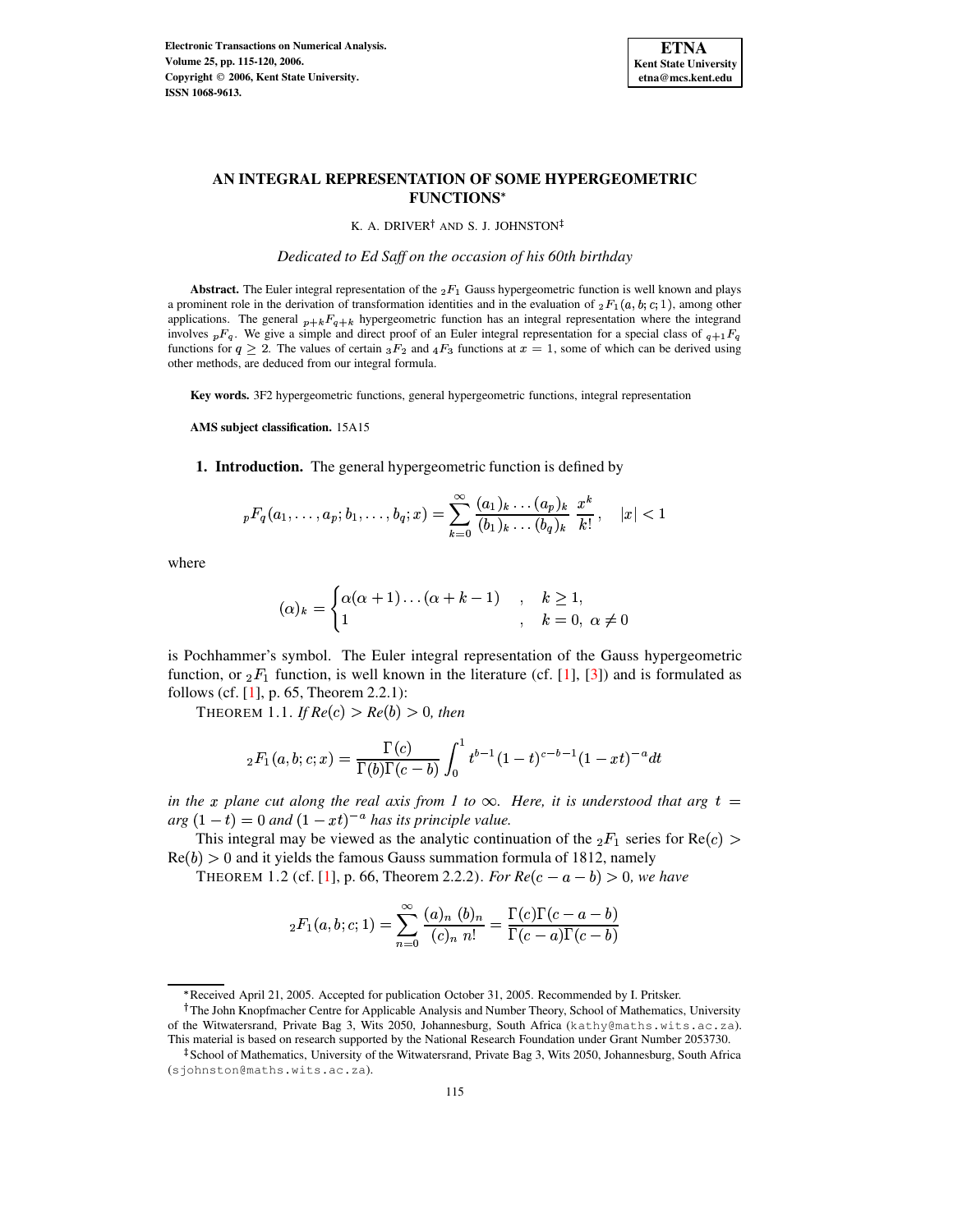## 116 K. A. DRIVER AND S. J. JOHNSTON

The case where one of the numerator parametersis a negative integer, thereby making the  $_2F_1$  a finite sum, is known as the Chu-Vandermonde identity (cf. [\[1\]](#page-5-0), p. 67, Corollary 2.2.3)

$$
{}_2F_1(-n,a;c;1) = \frac{(c-a)_n}{(c)_n}.
$$

The values of  ${}_{q+1}F_q$  functions at 1 with  $q \geq 2$  encompass the beautiful identities due to Pfaff-Saalschutz, Dougall, Dixon, Rogers, Ramanujan, Whipple and other authors. For further discussion, see [\[1\]](#page-5-0), Chapters 2 and 3.

**2. Results.** In [\[3\]](#page-5-1), Theorem 38, Rainville proves a general integral representation for  $_{p+k}F_{q+k}$  where k is a positive integer and Re( $\alpha$ ) > 0, Re( $\beta$ ) > 0, namely

$$
p+kF_{q+k}\begin{pmatrix}a_1, & \dots, & a_p, \frac{\alpha}{k}, \frac{\alpha+1}{k}, & \dots, & \frac{\alpha+k-1}{k}\\b_1, & \dots, & b_q, \frac{\alpha+\beta}{k}, \frac{\alpha+\beta+1}{k}, & \dots, & \frac{\alpha+\beta+k-1}{k}; ct^k\end{pmatrix}
$$
  
= 
$$
\frac{t^{1-\alpha-\beta}}{B(\alpha,\beta)}\int_0^t x^{\alpha-1} (t-x)^{\beta-1} {}_{p}F_q\begin{pmatrix}a_1, & \dots, & a_p, & c x^k\\b_1, & \dots, & b_q, & c x^k\end{pmatrix} dx.
$$

<span id="page-1-2"></span>We begin with a direct proof of an Euler integral representation for the special class of hypergeometric functions  ${}_3F_2$   $\left(a, \frac{b}{2}, \frac{b+1}{2}; \frac{c}{2}, \frac{c+1}{2}; x\right)$ .

<span id="page-1-0"></span>THEOREM 2.1. *For*  $Re(c) > Re(b) > 0$ ,

$$
(2.1) \ \ _3F_2\left(a, \frac{b}{2}, \frac{b+1}{2}; \frac{c}{2}, \frac{c+1}{2}; x\right) = \frac{\Gamma(c)}{\Gamma(b)\Gamma(c-b)} \int_0^1 t^{b-1} (1-t)^{c-b-1} (1-xt^2)^{-a} dt.
$$

*Proof.* Suppose that  $|x| < 1$ . Then the left hand side of [\(2.1\)](#page-1-0) becomes

(2.2) 
$$
\sum_{k=0}^{\infty} \frac{(a)_k \left(\frac{b}{2}\right)_k \left(\frac{b+1}{2}\right)_k}{\left(\frac{c}{2}\right)_k \left(\frac{c+1}{2}\right)_k k!} x^k = \sum_{k=0}^{\infty} \frac{(a)_k (b)_{2k}}{(c)_{2k} k!} x^k
$$

since (cf. [\[3\]](#page-5-1), p. 22)

<span id="page-1-1"></span>
$$
(\alpha)_{2k}=2^{2k}\left(\frac{\alpha}{2}\right)_k\,\left(\frac{\alpha+1}{2}\right)_k.
$$

Now

$$
\frac{(b)_{2k}}{(c)_{2k}} = \frac{\Gamma(c)}{\Gamma(b)\Gamma(c-b)} \frac{\Gamma(b+2k)\Gamma(c-b)}{\Gamma(c+2k)} = \frac{\Gamma(c)}{\Gamma(b)\Gamma(c-b)} B(b+2k, c-b).
$$

Therefore, for  $\text{Re}(c) > \text{Re}(b) > 0, |x| < 1$ , the right hand side of [\(2.2\)](#page-1-1) becomes

$$
\frac{\Gamma(c)}{\Gamma(b)\Gamma(c-b)} \sum_{k=0}^{\infty} \frac{(a)_k x^k}{k!} \int_0^1 t^{b+2k-1} (1-t)^{c-b-1} dt
$$
  
= 
$$
\frac{\Gamma(c)}{\Gamma(b)\Gamma(c-b)} \int_0^1 t^{b-1} (1-t)^{c-b-1} \sum_{k=0}^{\infty} \frac{(a)_k (xt^2)^k}{k!} dt
$$
  
= 
$$
\frac{\Gamma(c)}{\Gamma(b)\Gamma(c-b)} \int_0^1 t^{b-1} (1-t)^{c-b-1} (1-xt^2)^{-a} dt.
$$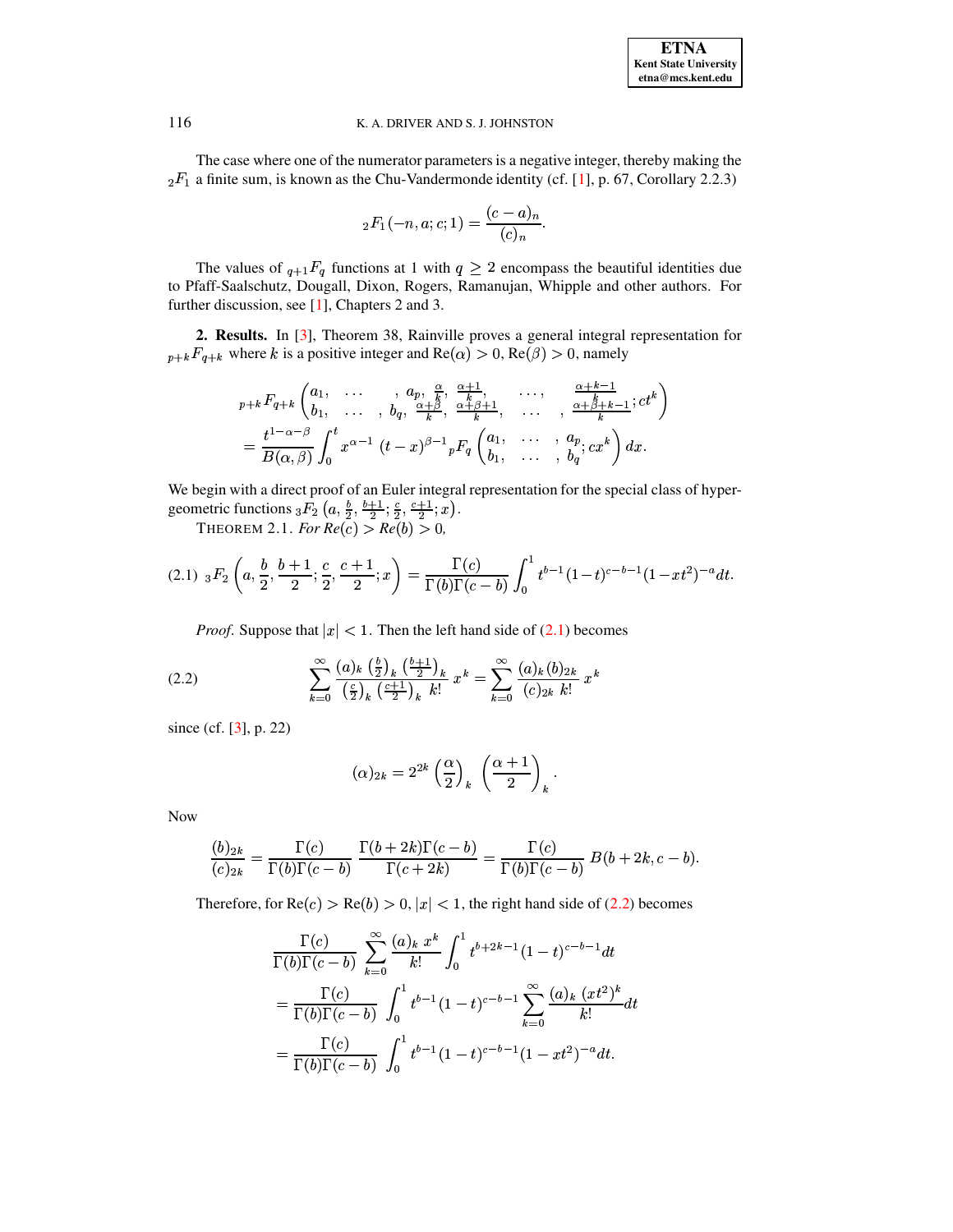## AN INTEGRAL REPRESENTATION OF SOME HYPERGEOMETRIC FUNCTIONS 117

This proves the result for  $|x| < 1$ . Since the integral is analytic in the cut plane, the result holds for  $x$  in this region as well. Д

COROLLARY 2.2. *For*  $Re(c) > Re(b) > 0$ ,

$$
{}_3F_2\left(-n,\frac{b}{2},\frac{b+1}{2};\frac{c}{2},\frac{c+1}{2};x\right)=\frac{\Gamma(c)}{\Gamma(b)\Gamma(c-b)}\int_0^1t^{b-1}(1-t)^{c-b-1}(1-xt^2)^ndt.
$$

THEOREM 2.3. *If*  $Re(c) > Re(b) > 0$  and  $Re(c - a - b) > 0$ , then

<span id="page-2-1"></span>
$$
(2.3) \t\t\t sF_2\left(a,\frac{b}{2},\frac{b+1}{2};\frac{c}{2},\frac{c+1}{2};1\right) = \frac{\Gamma(c)\Gamma(c-a-b)}{\Gamma(c-b)\Gamma(c-a)} {}_2F_1(a,b;c-a;-1).
$$

*Proof.* Putting  $x = 1$  in equation [\(2.1\)](#page-1-0), the left hand side of [\(2.3\)](#page-2-0) becomes

<span id="page-2-0"></span>
$$
\frac{\Gamma(c)}{\Gamma(b)\Gamma(c-b)} \int_0^1 t^{b-1} (1-t)^{c-b-1} (1-t)^{-a} (1+t)^{-a} dt
$$

$$
= \frac{\Gamma(c)}{\Gamma(b)\Gamma(c-b)} \int_0^1 t^{b-1} (1-t)^{c-b-a-1} \sum_{k=0}^\infty {\binom{-a}{k}} t^k dt
$$

$$
= \frac{\Gamma(c)}{\Gamma(b)\Gamma(c-b)} \sum_{k=0}^\infty {\binom{-a}{k}} \int_0^1 t^{b+k-1} (1-t)^{c-b-a-1} dt
$$

$$
= \frac{\Gamma(c)}{\Gamma(b)\Gamma(c-b)} \sum_{k=0}^\infty {\binom{-a}{k}} \frac{\Gamma(b+k)\Gamma(c-b-a)}{\Gamma(c-a+k)}.
$$

Now  $\binom{-a}{k} = \frac{(-1)^{-(a)}k}{k!}$  and (  $\frac{\int_{R}^{R}(a)_k}{B}$  and  $(\alpha)_k = \frac{\Gamma(\alpha+k)}{\Gamma(\alpha)}$ . Therefore we have

$$
\frac{\Gamma(c)}{\Gamma(b)\Gamma(c-b)} \sum_{k=0}^{\infty} {\binom{-a}{k}} \frac{\Gamma(b+k)\Gamma(c-b-a)}{\Gamma(c-a+k)}
$$

$$
= \frac{\Gamma(c)\Gamma(c-b-a)}{\Gamma(c-a)\Gamma(c-b)} \sum_{k=0}^{\infty} \frac{(-1)^k(a)_k}{k!} \frac{(b)_k}{(c-a)_k}
$$

$$
= \frac{\Gamma(c)\Gamma(c-b-a)}{\Gamma(c-a)\Gamma(c-b)} {}_2F_1(a,b;c-a;-1). \square
$$

<span id="page-2-3"></span>REMARK 1. *An alternative proof of Theorem [2.3](#page-2-1) can be found in [\[4\]](#page-5-2), formula (3.7).* COROLLARY 2.4. *If*  $Re(c) > Re(b) > 0$ *, then* 

$$
{}_3F_2\left(-n,\frac{b}{2},\frac{b+1}{2};\frac{c}{2},\frac{c+1}{2};1\right)=\frac{(c-b)_n}{(c)_n}\, {}_2F_1(-n,b;c+n;-1).
$$

<span id="page-2-2"></span>Generalising Theorem [2.1](#page-1-2) in the obvious way yields the following result. THEOREM 2.5. *If*  $Re(c) > Re(b) > 0$ , *then* 

$$
q+1 F_q\left(a, \frac{b}{q}, \frac{b+1}{q}, \dots, \frac{b+q-1}{q}; \frac{c}{q}, \frac{c+1}{q}, \dots, \frac{c+q-1}{q}; x\right)
$$
  
= 
$$
\frac{\Gamma(c)}{\Gamma(b)\Gamma(c-b)} \int_0^1 t^{b-1} (1-t)^{c-b-1} (1-xt^q)^{-a} dt.
$$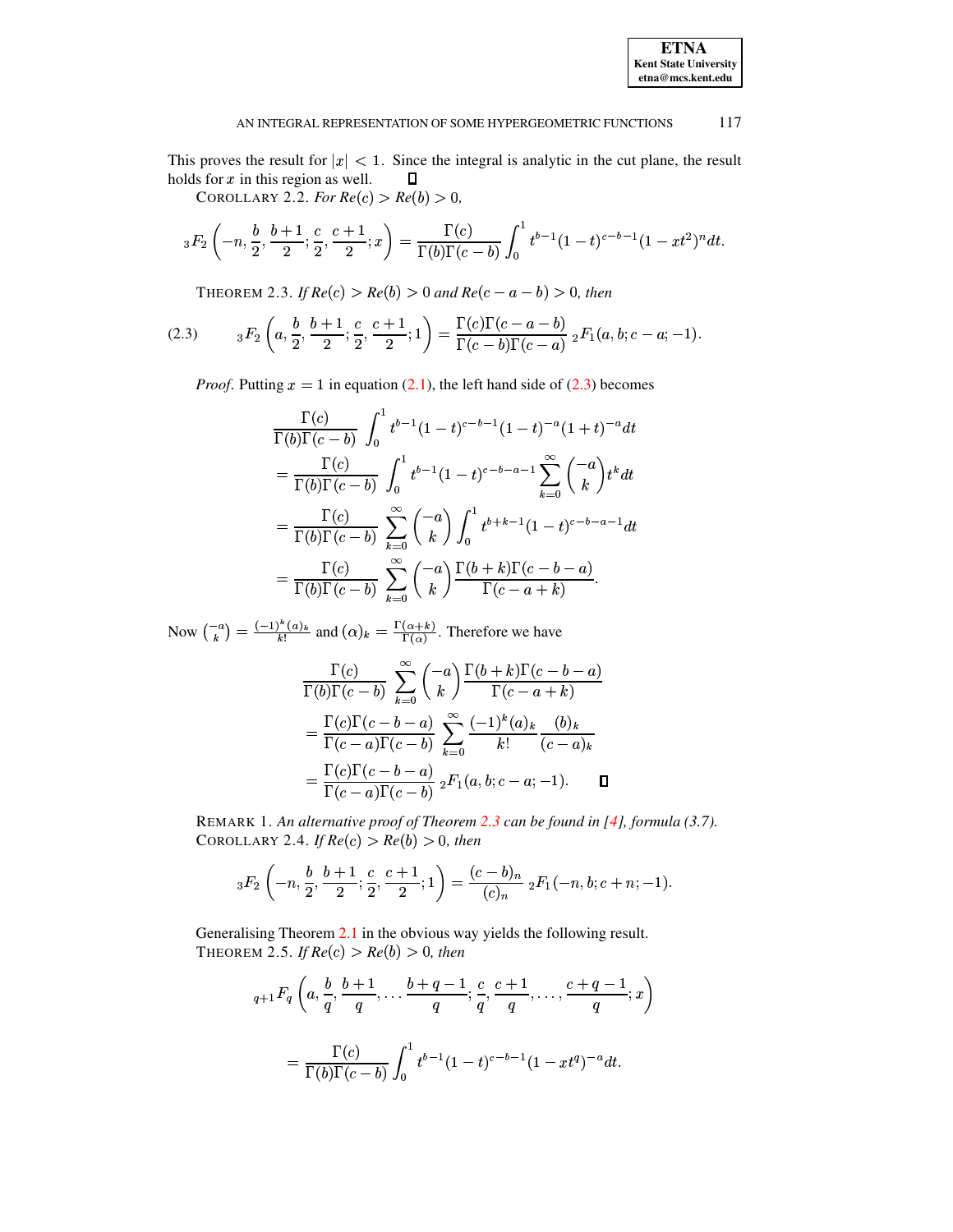# 118 K. A. DRIVER AND S. J. JOHNSTON

*Proof*. We use (cf. [\[3\]](#page-5-1), p. 22, lemma 6)

$$
(\alpha)_{qk} = q^{qk} \left(\frac{\alpha}{q}\right)_k \left(\frac{\alpha+1}{q}\right)_k \dots \left(\frac{\alpha+q-1}{q}\right)_k
$$
  
ds as in Theorem 2.1.  $\square$ 

and the proof proceeds as in Theorem [2.1.](#page-1-2)

It follows from Theorem [2.5](#page-2-2) with  $q=3$  that for  $Re (c) > Re (b) > 0$ ,

$$
{}_{4}F_{3}\left(a,\frac{b}{3},\frac{b+1}{3},\frac{b+2}{3};\frac{c}{3},\frac{c+1}{3},\frac{c+2}{3};x\right)
$$
  
= 
$$
\frac{\Gamma(c)}{\Gamma(b)\Gamma(c-b)}\int_{0}^{1}t^{b-1}(1-t)^{c-b-1}(1-xt^{3})^{-a}dt
$$

and this leads to the following result.

THEOREM 2.6. *For*  $Re(c - a - b) > 0$ ,

$$
{}_{4}F_{3}\left(a,\frac{b}{3},\frac{b+1}{3},\frac{b+2}{3};\frac{c}{3},\frac{c+1}{3},\frac{c+2}{3};1\right)
$$
  
= 
$$
\frac{\Gamma(c)\Gamma(c-b-a)}{\Gamma(c-a)\Gamma(c-b)}\sum_{k=0}^{\infty}\frac{(a)_{k}(-1)^{k}(b)_{k}}{k! (c-a)_{k}} {}_{2}F_{1}(-k,b+k;c-a+k;-1).
$$

*Proof.* Letting  $q = 3$  and  $x = 1$  in Theorem [2.5,](#page-2-2) we have

$$
{}_{4}F_{3}\left(a,\frac{b}{3},\frac{b+1}{3},\frac{b+2}{3};\frac{c}{3},\frac{c+1}{3},\frac{c+2}{3};1\right)
$$
\n
$$
= \frac{\Gamma(c)}{\Gamma(b)\Gamma(c-b)} \int_{0}^{1} t^{b-1} (1-t)^{c-b-1} (1-t^{3})^{-a} dt
$$
\n
$$
= \frac{\Gamma(c)}{\Gamma(b)\Gamma(c-b)} \int_{0}^{1} t^{b-1} (1-t)^{c-b-a-1} (1+t+t^{2})^{-a} dt
$$
\n
$$
= \frac{\Gamma(c)}{\Gamma(b)\Gamma(c-b)} \int_{0}^{1} t^{b-1} (1-t)^{c-b-a-1} \sum_{k=0}^{\infty} \frac{(a)_k (-1)^k}{k!} t^k (1+t)^k dt
$$
\n
$$
= \frac{\Gamma(c)}{\Gamma(b)\Gamma(c-b)} \sum_{k=0}^{\infty} \frac{(a)_k (-1)^k}{k!} \int_{0}^{1} t^{k+b-1} (1-t)^{c-b-a-1} (1+t)^k dt
$$
\n
$$
= \frac{\Gamma(c)}{\Gamma(b)\Gamma(c-b)} \sum_{k=0}^{\infty} \frac{(a)_k (-1)^k}{k!} \int_{0}^{1} t^{k+b-1} (1-t)^{c-b-a-1} \sum_{r=0}^{k} {k \choose r} t^r dt
$$
\n
$$
= \frac{\Gamma(c)}{\Gamma(b)\Gamma(c-b)} \sum_{k=0}^{\infty} \sum_{r=0}^{k} \frac{(a)_k (-1)^k}{k!} {k \choose r} \int_{0}^{1} t^{k+r+b-1} (1-t)^{c-b-a-1} dt
$$
\n
$$
= \frac{\Gamma(c)}{\Gamma(b)\Gamma(c-b)} \sum_{k=0}^{\infty} \sum_{r=0}^{k} \frac{(a)_k (-1)^k}{k!} {k \choose r} \frac{\Gamma(b+r+k) \Gamma(c-b-a)}{\Gamma(c-a+k+r)}
$$
\n
$$
= \frac{\Gamma(c)\Gamma(c-b-a)}{\Gamma(c-a)\Gamma(c-b)} \sum_{k=0}^{\infty} \sum_{r=0}^{k} \frac{(a)_k (-1)^k}{k!} {k \choose r} \frac{(b)_r+k}{(c-a)_r+k}
$$
\n
$$
= \frac{\Gamma(c)\Gamma(c-b-a)}{\Gamma(c-a)\Gamma(c-b)} \sum_{k=0}^{\infty
$$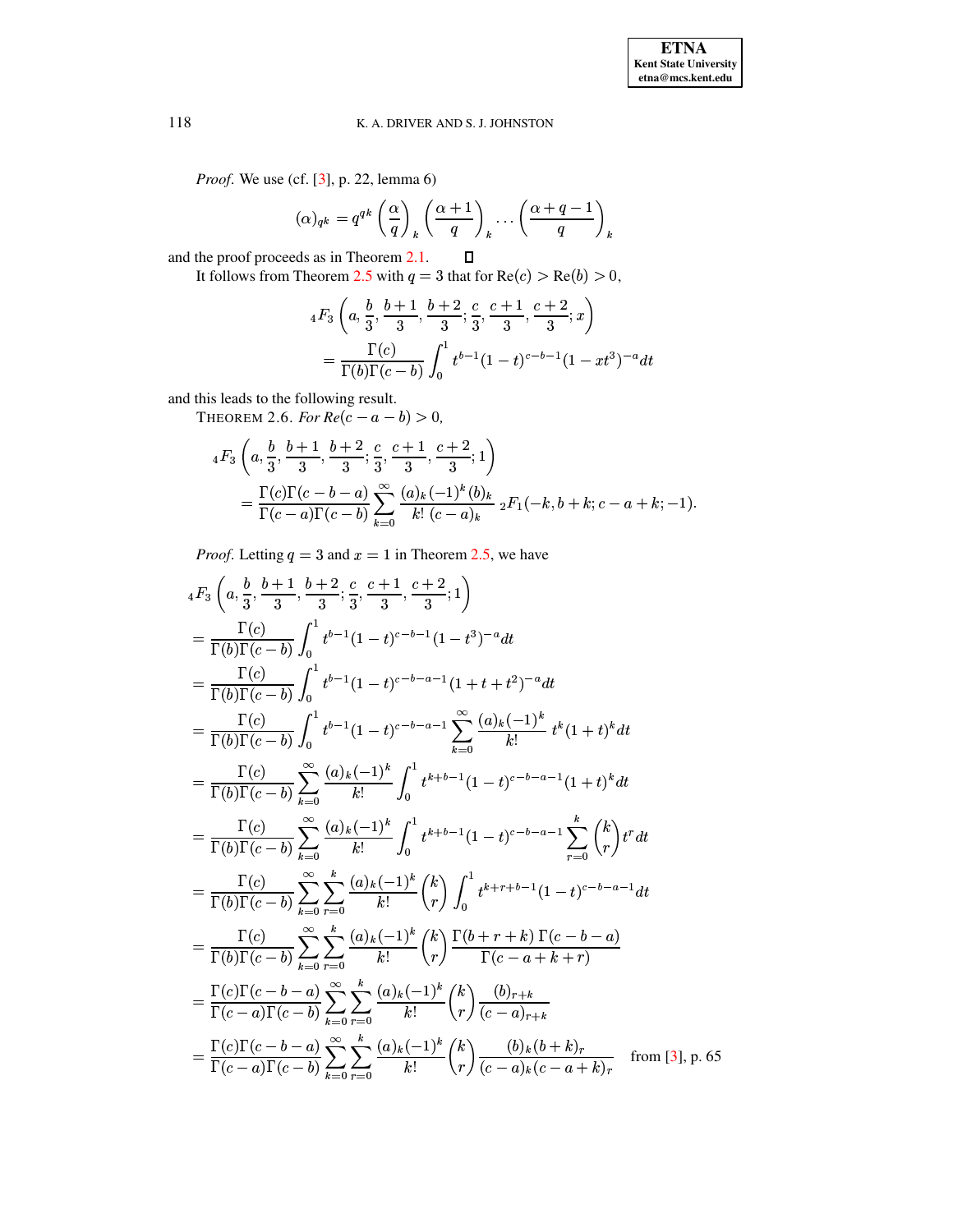## **ETNA** Kent State University  $etna@mcs. kent.edu$

#### 119 AN INTEGRAL REPRESENTATION OF SOME HYPERGEOMETRIC FUNCTIONS

$$
= \frac{\Gamma(c)\Gamma(c-b-a)}{\Gamma(c-a)\Gamma(c-b)} \sum_{k=0}^{\infty} \frac{(a)_k (-1)^k (b)_k}{k! (c-a)_k} \sum_{r=0}^k {k \choose r} \frac{(b+k)_r}{(c-a+k)_r}.
$$

Now,

$$
\sum_{r=0}^{k} {k \choose r} \frac{(b+k)_r}{(c-a+k)_r}
$$
\n
$$
= \sum_{r=0}^{k} \frac{(-1)^r (-k)_r}{r!} \frac{(b+k)_r}{(c-a+k)_r} \quad \text{since} \quad \frac{k!}{(k-r)!} = (-1)^r (-k)_r
$$
\n
$$
= \sum_{r=0}^{k} \frac{(-k)_r (b+k)_r}{(c-a+k)_r} \frac{(-1)^r}{r!}
$$
\n
$$
= {}_2F_1(-k, b+k; c-a+k; -1).
$$

Hence,

$$
{}_{4}F_{3}\left(a,\frac{b}{3},\frac{b+1}{3},\frac{b+2}{3};\frac{c}{3},\frac{c+1}{3},\frac{c+2}{3};1\right)
$$
  
= 
$$
\frac{\Gamma(c)\Gamma(c-b-a)}{\Gamma(c-a)\Gamma(c-b)}\sum_{k=0}^{\infty}\frac{(a)_k(-1)^k(b)_k}{k!\,(c-a)_k} {}_{2}F_{1}(-k,b+k;c-a+k;-1)
$$

as stated.  $\Box$ 

<span id="page-4-0"></span>As another application of Theorem 2.1, we consider the value of  ${}_3F_2(a, \frac{b}{2}, \frac{b+1}{2}; \frac{c}{2}, \frac{c+1}{2}; x)$ <br>at  $x = \frac{1}{2}$  and obtain the following result.<br>THEOREM 2.7. If  $Re(c) > Re(b) > 0$ , then

$$
{}_3F_2\left(a, \frac{b}{2}, \frac{b+1}{2}; \frac{c}{2}, \frac{c+1}{2}; \frac{1}{2}\right) = 2^a \sum_{k=0}^{\infty} {\binom{-a}{k}} \frac{(c-b)_k}{(c)_k} {}_2F_1(-k, b; c+k; -1).
$$

*Proof.* From Theorem 2.1 with  $x = \frac{1}{2}$ ,

$$
{}_{3}F_{2}\left(a,\frac{b}{2},\frac{b+1}{2};\frac{c}{2},\frac{c+1}{2};\frac{1}{2}\right)
$$
\n
$$
=\frac{\Gamma(c)}{\Gamma(b)\Gamma(c-b)}\int_{0}^{1}t^{b-1}(1-t)^{c-b-1}\left(1-\frac{1}{2}t^{2}\right)^{-a}dt
$$
\n
$$
=\frac{2^{a}\Gamma(c)}{\Gamma(b)\Gamma(c-b)}\int_{0}^{1}t^{b-1}(1-t)^{c-b-1}(2-t^{2})^{-a}dt
$$
\n
$$
=\frac{2^{a}\Gamma(c)}{\Gamma(b)\Gamma(c-b)}\int_{0}^{1}t^{b-1}(1-t)^{c-b-1}\left(1+(1-t^{2})\right)^{-a}dt
$$
\n
$$
=\frac{2^{a}\Gamma(c)}{\Gamma(b)\Gamma(c-b)}\int_{0}^{1}t^{b-1}(1-t)^{c-b-1}\sum_{k=0}^{\infty}\binom{-a}{k}(1-t^{2})^{k}dt
$$
\n
$$
=\frac{2^{a}\Gamma(c)}{\Gamma(b)\Gamma(c-b)}\sum_{k=0}^{\infty}\binom{-a}{k}\int_{0}^{1}t^{b-1}(1-t)^{c-b-1+k}(1+t)^{k}dt
$$
\n
$$
=\frac{2^{a}\Gamma(c)}{\Gamma(b)\Gamma(c-b)}\sum_{k=0}^{\infty}\binom{-a}{k}\int_{0}^{1}t^{b-1}(1-t)^{c-b-1+k}\sum_{r=0}^{k}\binom{k}{r}t^{r}dt
$$